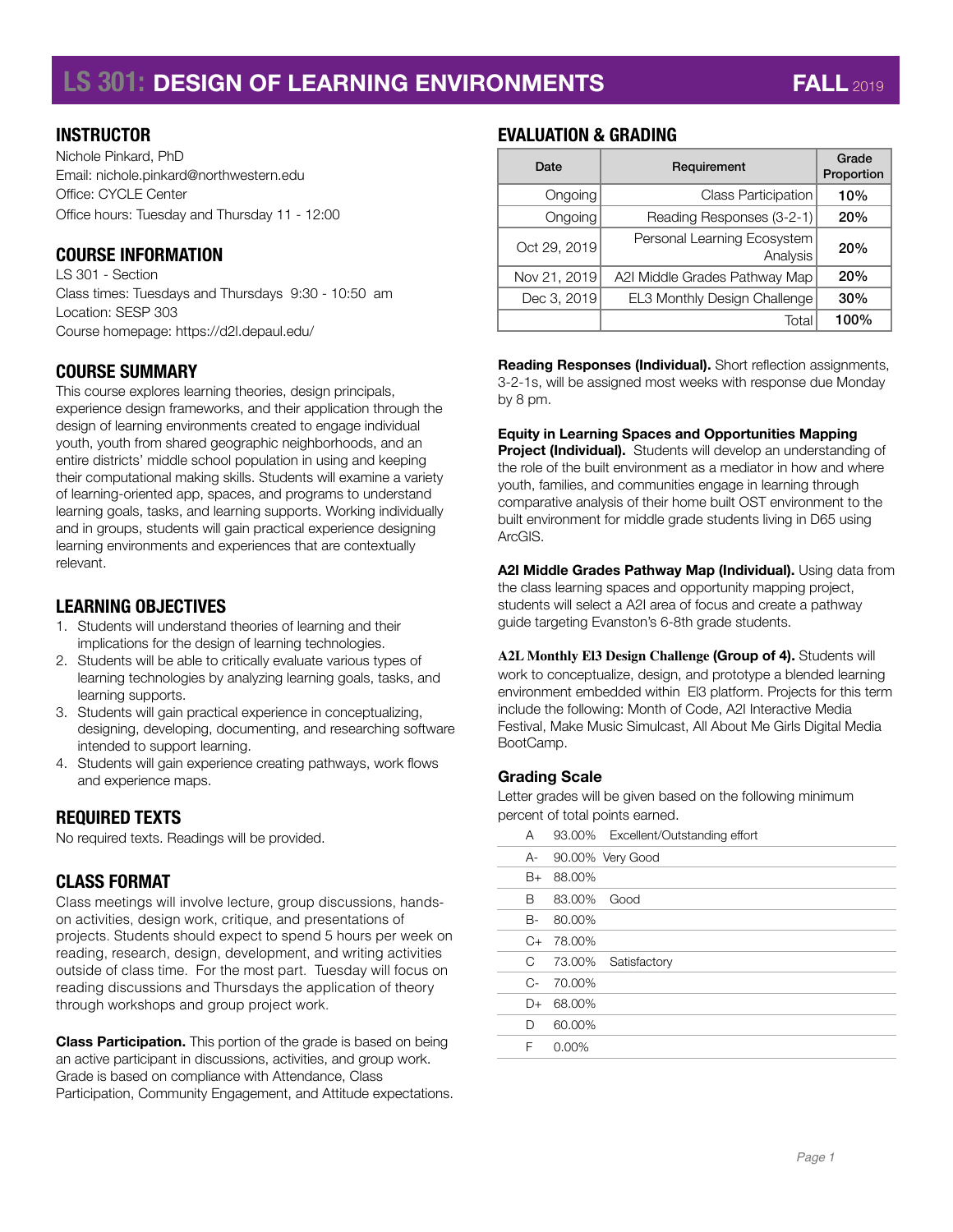## **CLASS SCHEDULE**

| <b>Wk</b>                                      | Class                    | <b>Tuesday</b>                                                                                                                                                                 | <b>Thursday</b>                                                                                                                                                                                               |  |  |  |
|------------------------------------------------|--------------------------|--------------------------------------------------------------------------------------------------------------------------------------------------------------------------------|---------------------------------------------------------------------------------------------------------------------------------------------------------------------------------------------------------------|--|--|--|
| <b>Foundations of 21st Learning Ecosystems</b> |                          |                                                                                                                                                                                |                                                                                                                                                                                                               |  |  |  |
| 1                                              | Sep 24, 2019             | <b>Lecture</b><br>· Class Overview<br><b>Activity:</b><br>• Cross the Line                                                                                                     | Read:<br>•Designing Learning Environments<br><b>Guess Lecture:</b><br>• Kristen Perkins: Design Workshop<br>Due:<br>$-3-2-1$                                                                                  |  |  |  |
| 2                                              | Oct 1, 2019              | Read:<br>• New Learning Environments for the 21st<br>Century<br>Watch:<br>• Learning as a Lifestyle Video Series and<br>Discussion<br>Due:<br>$.3 - 2 - 1$                     | Read:<br>• Interest and self-sustained learning as catalysts of<br>development: A learning ecologies perspective.<br><b>Activity:</b><br>• Analyzing our Personal Learning Ecosystems<br>Due:<br>$.3 - 2 - 1$ |  |  |  |
| 3                                              | Oct 8, 2019              | Read:<br>• Counter-mapping the neighborhood on<br>bicycles: Mobilizing youth to reimagine the<br>city.<br><b>Activity:</b><br>• ArcGIS Workshop                                | <b>Guess Lecture:</b><br>• Kirby Callam: EvanSTEM<br>Activity:<br>• EL3 Overview<br>. Final Project Selection<br>Due:<br>• TechnoBiography                                                                    |  |  |  |
|                                                | <b>Learning Pathways</b> |                                                                                                                                                                                |                                                                                                                                                                                                               |  |  |  |
| 4                                              | Oct 15,2019              | Read:<br>• Freedom of Movement<br>Lecture:<br>• Analyzing spaces, tools, and activities to<br>support Spectating and Performing<br>Due:<br>$-3-2-1$                            | Read:<br>• How Learning Works (chapter 1&3)<br>Workshop:<br>• Designing spaces, tools, and activities to support<br>Spectating<br>Due:<br>• 3-2-1 Software or Experience Critique                             |  |  |  |
| 5                                              | Oct 22, 2019             | Read:<br>• How Learning Works (chapter 4&5)<br>Workshop:<br>• Analyzing spaces, tools, and activities to<br>support Practice<br>Due<br>• 3-2-1 Software or Experience Critique | Workshop:<br>• Designing spaces, tools, and activities to support Practice<br>Due:<br>• 3-2-1 Software or Experience Critique                                                                                 |  |  |  |
| 6                                              | Oct 29, 2019             | Read:<br>• How Learning Works (chapter 6&7)<br>Workshop:<br>• Analyzing spaces, tools, and activities to<br>support Leveling Up<br>Due:<br>$-3-2-1$                            | Read:<br>• The Design of Goal-Based Scenarios<br>Activity:<br>• Learning Ecosystem Poster Session<br>Due:<br>$.3 - 2 - 1$                                                                                     |  |  |  |